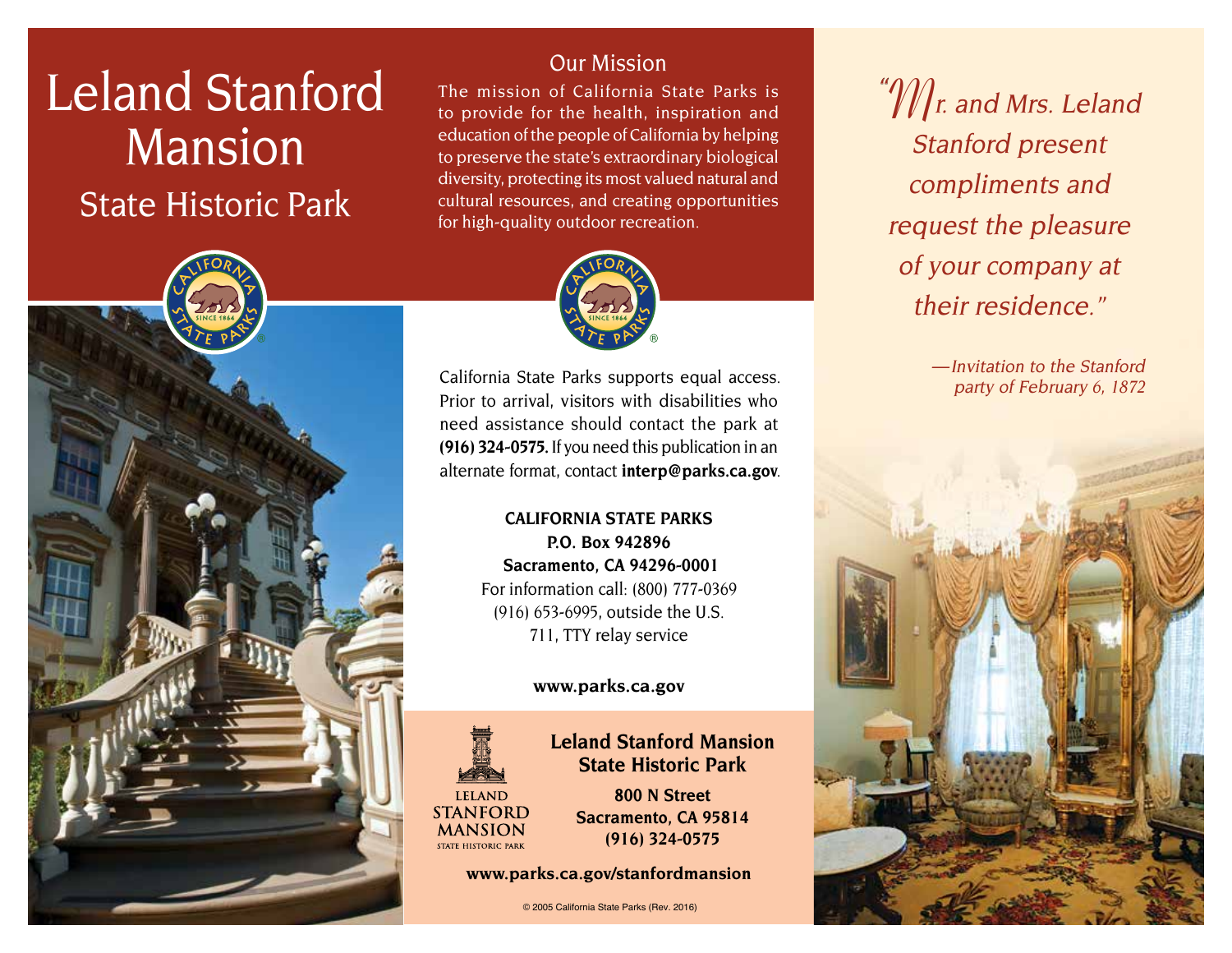

**a National Historic Landmark,** upholds a long-honored tradition of service to the people of California. As the State's official reception center and a public museum, this California state park welcomes leaders from around the world.

In the turbulent 1860s — the Civil War and its aftermath — this elegant brick building was headquarters to three governors: Leland Stanford (1862-1863), Frederick F. Low (1863-1867), and Henry H. Haight (1867- 1871). Prominent Sacramento merchant



Shelton C. Fogus built the home during 1856-1857, then leased it for a short time to gold rush banker and entrepreneur Darius Ogden (D.O.) Mills. In June 1861, Leland Stanford, the new Republican candidate for governor, bought Fogus' furnished home — soon known as the Executive Mansion — for \$8,000.

#### **STANFORd-LATHROP FAMILIES**

Born in 1824 near Albany, New York, Leland Stanford was the fifth of eight children. Although he showed an early talent for business, his parents guided his education toward a law career.

While apprenticed to a law firm, Stanford met Jane Eliza Lathrop, the oldest daughter of the Dyer Lathrop family, and subsequently became a regular visitor to their home.

Stanford set up a law practice in Wisconsin, and two years later he and Jane were married. The couple soon decided to move to California, but in June 1852, Leland had to leave Jane in New York to care for her ailing father. In July he arrived alone in San Francisco. Following a visit to his brothers — successful



Portrait of Leland, Jane, and Leland Stanford, Jr., 1880 Photo courtesy of Stanford University Archives

Sacramento merchants — Leland went into business with a long-time friend, Captain Nicholas T. Smith.

> During a three-year separation, the Stanfords wrote to each other regularly. In June 1855, having received news of Jane's father's death, Stanford returned to Albany to bring her home. By autumn they were living in a modest house along Sacramento's bustling waterfront, and Stanford was the sole owner of the Stanford Brothers Store.

> > **BuSINESS ANd POLITICS**

Stanford's help in organizing the state's new Republican Party assured California's loyalty to the

Union. His early gubernatorial campaigns had met with mixed success; nominated to run in 1859, he was defeated. In 1860 he worked on Abraham Lincoln's presidential campaign, and when Lincoln was elected, Stanford served briefly as one of his advisors.

In June of 1861, Stanford's reputation for common sense and sound judgment brought him the Republican Party's nomination for governor. Prior to that election, he had been named president of the newly incorporated Central Pacific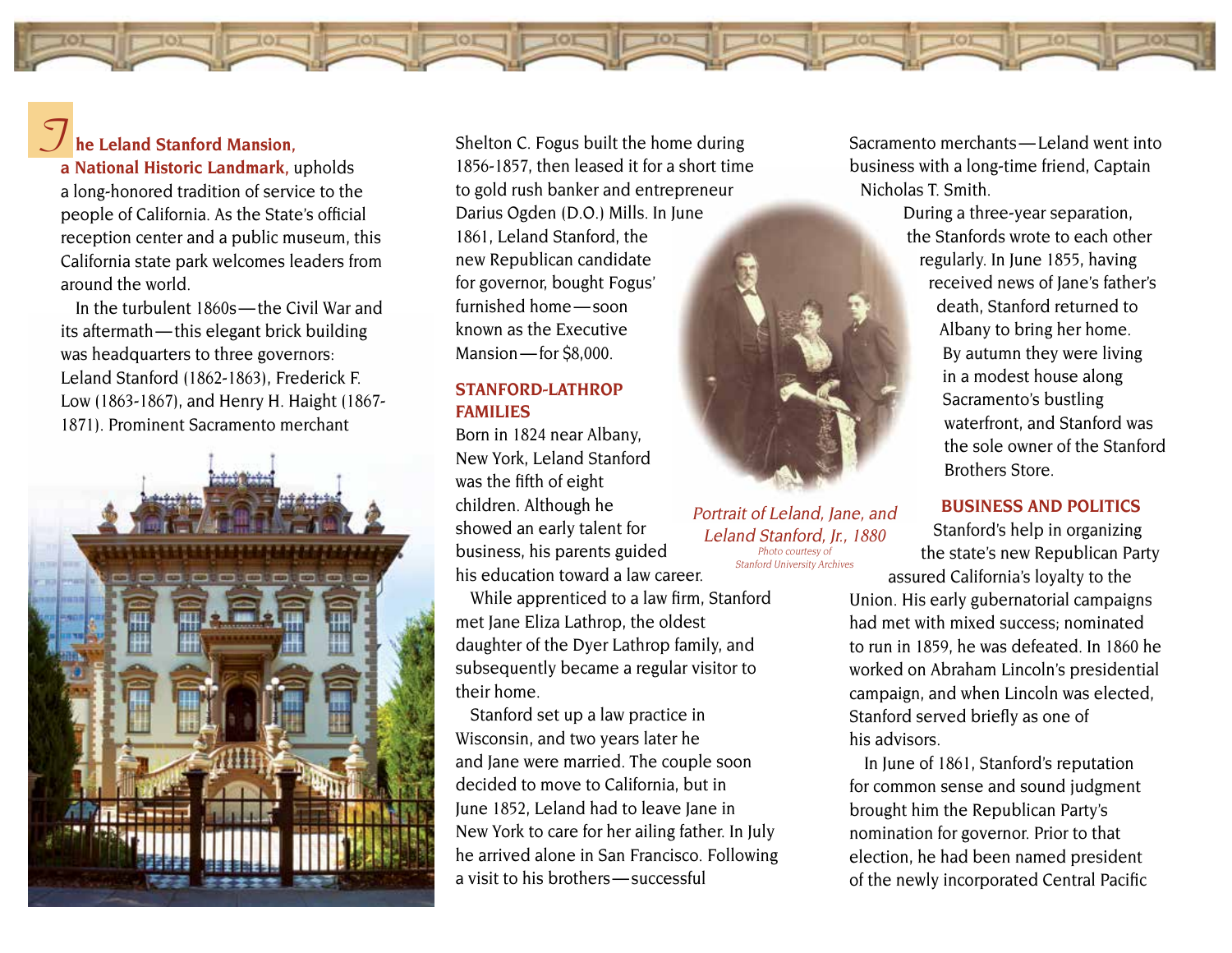

Restored elements of the mansion include carpets, Renaissance Revival furniture, gilded columns, gas globe lights, and original toys.

Photo of original toy courtesy of Iris and B. Gerald Cantor Center for Visual Arts at Stanford University, Stanford Family Collections

Railroad of California. Leland Stanford became one of "The Associates" (later known as the "Big Four") with Collis Huntington, Charles Crocker, and Mark Hopkins. Stanford's undeniable popularity won him the election on September 4, 1861.

Although suddenly thrust into the role of California's First Lady in the middle of the Civil War, Jane Stanford was more than ready. When it came to social affairs, she determined various rules of etiquette and presided over formal receptions, dinners, and celebrations.

Stanford dealt with the critical issues inherent in wartime. In an era when such actions were not incompatible with the office of governor, Stanford promoted legislation that backed the Central Pacific Railroad. He cut the state's debt in half and enacted laws dealing with the security of San Francisco's harbor. In 1863 he declined to run for office again. Because four-year terms had only recently become law, Stanford was the last California governor to serve a two-year term.

#### **GOvERNORS LOw ANd HAIGHT**

Unassuming, pro-Union Frederick F. Low, his wife Mollie, and their five-year-old daughter Flora became the gubernatorial mansion's new tenants in 1863. During his term, Low defended Chinese immigration when it was an unpopular stance. He also signed an 1864 act accepting the Yosemite Valley and the Mariposa Big Trees Grove from the federal government the first time a government had set aside lands for public enjoyment.

In December 1867, Stanford rented the executive office to Democratic Governorelect Henry H. Haight. Haight did not reside in the house, but used the office until he could move into the nearly completed State Capitol building. During his term, he supported the establishment of an eighthour workday and the chartering of the University of California.

To this day, actions taken by these three capable governors in the Stanford Mansion affect the lives of Californians. The challenges they faced and the decisions they made prove that governing California was serious business in the nineteenth century.

#### **THE STANFORD MANSION**

Over the years, Mr. Fogus' original 4,000-square foot home eventually came to encompass 19,000 square feet. In 1862 the Stanfords added a governor's office to the home. In the fall of 1871, they began a major expansion of the two-story building. Much of the work involved raising it and adding a story below and a mansard-roofed story above. On February 6, 1872, the Stanfords celebrated the reopening of the house by inviting 700 guests to a party described by newspapers as "brilliantly dazzling."

#### **A SON'S LEGACy**

On May 14, 1868, Jane Stanford gave birth to their only child, Leland Stanford, Jr. An energetic, intelligent, and thoroughly adored child, Leland Jr. was the light of his parents' lives. In 1884, while visiting Europe, the boy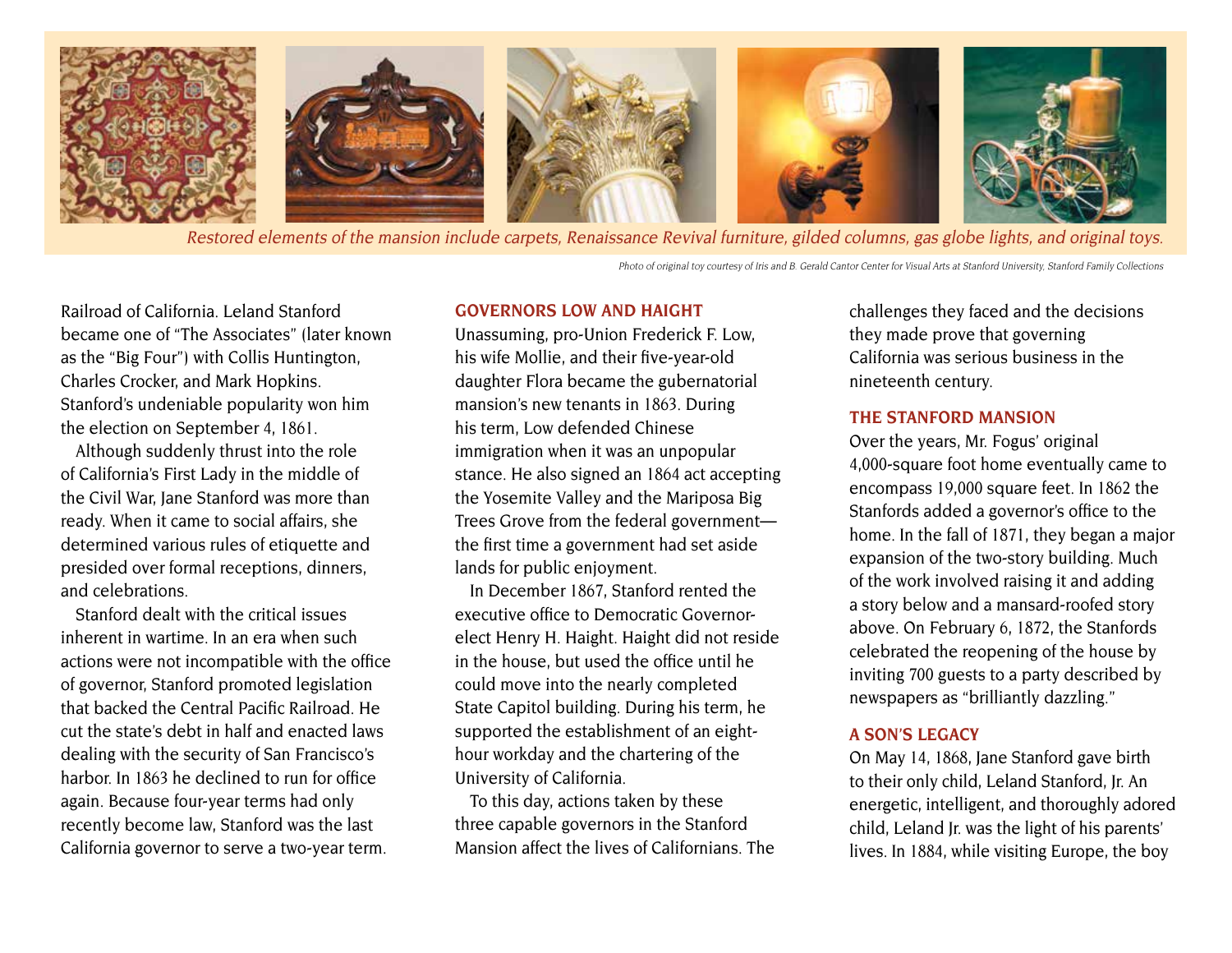contracted typhoid fever. Despite the best care by Catholic nuns, he died in Florence, Italy, on March 13, 1884, at age 15.

Following the death of their son, the Stanfords decided that if they could not educate him, they would build an educational institution in his name. They endowed the Leland Stanford, Jr. University; on November 14, 1885, the new board of trustees accepted ownership of several properties that would become Stanford University.

In June 1893 Stanford, by then a United States Senator, died. It was fully expected that government claims on his estate would keep his widow from achieving their educational vision. However, the widow and the university found ways to economize, and the danger passed.

The Stanfords had always been generous, especially in children's causes. In 1900 Jane Stanford gave her residence and furnishings to the Catholic Bishop of Sacramento to be used as an orphanage. The Sisters of



Stanford Mansion, 1872

Mercy, and later the Sisters of Social Service, carefully adapted the building to their needs while keeping its essential features intact. In 1957 the house became a State Historical Landmark, and in 1978 the State of California purchased the property for use as a state park. In 1987 the Stanford Home for Children moved to a new facility.

#### **A MANSION TRANSFORMEd**

In 1991 the Leland Stanford Mansion Foundation was formed as part of a groundbreaking public / private fundraising partnership to help restore the home to its appearance during the Stanford family's residence. Historic photographs and archaeological and historical analyses have guided the restoration of the mansion's rich details, from crystal chandeliers and gleaming wood paneling to delicately painted brackets, gilded mirrors, and elaborate draperies.

Today the Stanford Mansion is again ready to receive guests and to provide opportunities for visitors to learn about the home's fascinating past and exciting future.

## **TOuRS ANd ACCESSIBLE FEATuRES**

Mansion access is only by guided tour from the visitor center. Call (916) 324-0575 for tour hours. Elevator access, a travel wheelchair, and assistive listening systems are available. Interior openings to the 2nd and 3rd floors are 29.5 inches wide. Videos offer Spanish or English captions, and alternative format materials include a tactile model.



The Stanford-Lathrop Memorial Home for Friendless Children, c. 1925

This park receives support from the Leland Stanford Mansion Foundation, a nonprofit, public-benefit corporation.



Photo courtesy of Stanford University Archives (color enhanced)